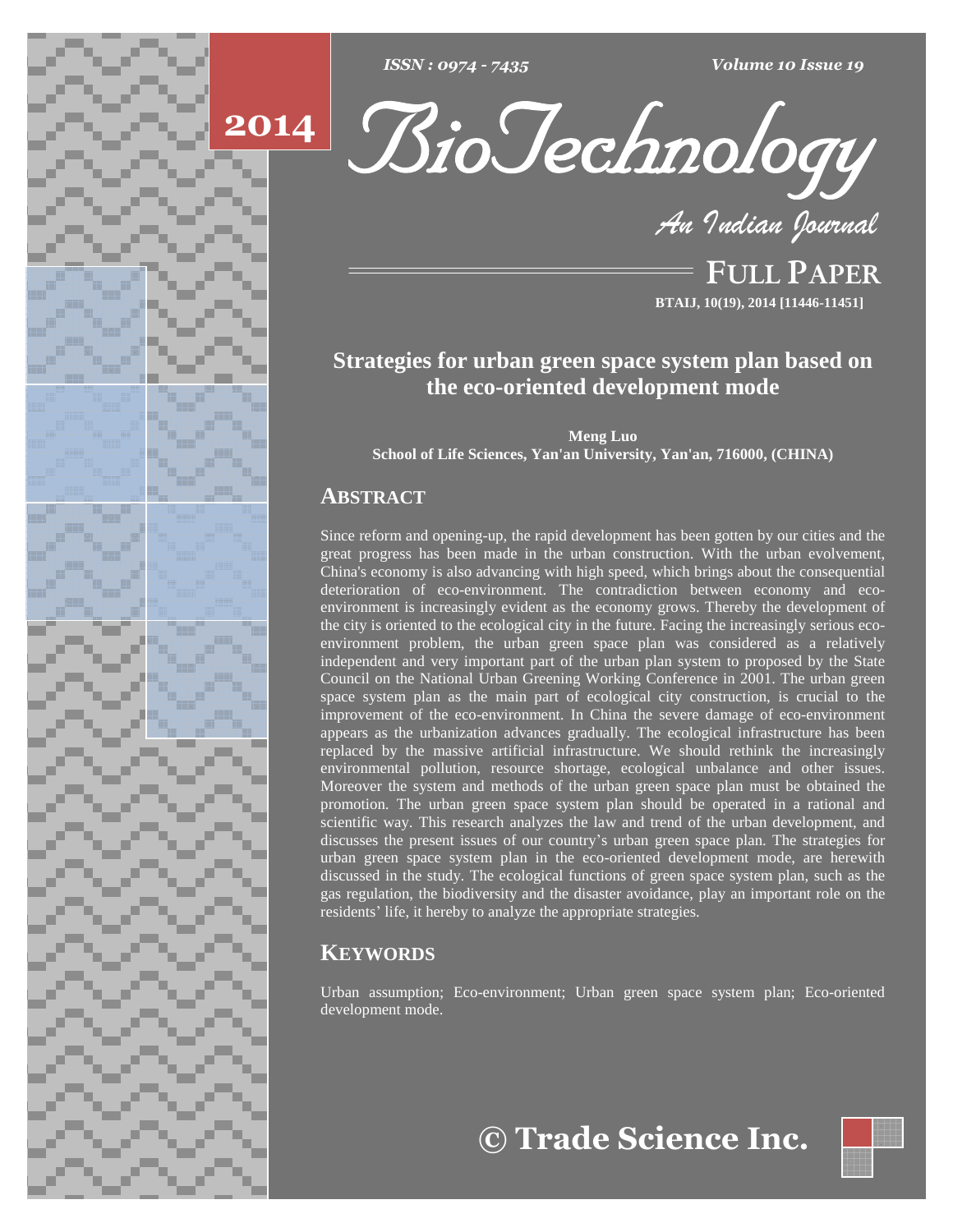# **INTRODUCTION**

The fast urban development is happening in our country with reform and opening-up. In 1979, 19.9% of our cities have realized the urbanization. In 2011, the ratio has increased to 50%, which proves that the average annual growth rate of our country is far faster than that of the world and ranks in the leading position world-wide. It is the evolution of the urban green space concept of China, as is shown in the TABLE 1. This research takes the ecology as the start to put forward the green space system plan and introduce the law of the urban development and the bio-oriented development mode. The development status of the urban green space system planhas been analyzed, and the strategies for urban space system plan in the bio-oriented development mode has been also discussed in the research.

# **TABLE 1 : The evolution of urban green space concept of Chian**

| Year   | <b>Content</b>                                                                                                                                                                                                                                                      |
|--------|---------------------------------------------------------------------------------------------------------------------------------------------------------------------------------------------------------------------------------------------------------------------|
| Former |                                                                                                                                                                                                                                                                     |
| Soviet | Lie Fu Oin Ke Classification                                                                                                                                                                                                                                        |
| 1950s  |                                                                                                                                                                                                                                                                     |
| 1960   | The Urban plan Book, Urban Landscape plan, was published.                                                                                                                                                                                                           |
| 1963   | Several Provisions on the Urban Landscape Greening Work( $draft$ ) was issued. It is first regulatory urban<br>green space classification since the founding of PRC                                                                                                 |
| 1975   | Methods of Urban Construction Statistical Index (trial edition) was issued.                                                                                                                                                                                         |
| 1976   | Liu Jialin published the summary of the progress on the urban green space research.                                                                                                                                                                                 |
| 1979   | Ding Wenkui claimed the views on the urban green space classification and quota.                                                                                                                                                                                    |
| 1990   | Urban Lad Classification and plan Construction Land Standard was promulgated.                                                                                                                                                                                       |
| 1992   | Urban Greening Regulations was published, which stipulates that the green land in urban area involves the<br>public green land, the residential greenbelt, the accessory greenbelt, the protective greenbelt, the productive<br>greenbelt and the scenery woodland. |
| 1993   | NO. 784 File-- Provisions on Urban Greening Plan Construction Index was published by the Ministry of<br>Construction.                                                                                                                                               |
| 2002   | Urban Green Space Classification Standard was published.                                                                                                                                                                                                            |

# **ANALYSIS ON THE URBAN DEVELOPMENT**

## **General laws of the urban development**

As the Figure 1 shows, it is the Northam S Curve, the general law of urban development, which is proposed through the research by the American Urban Geographer Northam. The Figure 1 presents that the global urbanization develops in certain stages, which can be considered as three stages: early stage, middle stage and late stage. Early stage: in the early stage of the urbanization development, the urbanization level is between 0-3%, during which the urban population increases relatively slowly, and only when the urbanization rate is more than 10%, the speed of the urbanization development intends to increase. Middle Stage: in the middle stage of the urbanization development, the urbanization level is between 30-70%. While the urbanization rate surpasses 30%, the rapid upward trend of the urbanization development appears. Meanwhile the economy increases swiftly. Until the rate reaches to 70%, the urbanization development presents to be steady. Late Stage: in the late stage of the urbanization development, the urbanization rate is over 70%, and during this period social economy and population maintain stable. From the analysis above, our country is in the middle stage of the urbanization development, leading that the urbanization evolves fast and economy develops rapidly. But many problems surly come up with the swift urbanization development. The steady development of city needs sufficient matter and energy coming from the nature in order to form a relationship of requesting and being requested, in which the eco-environment damage will occur when the requesting resource overloads the nature's capacity.

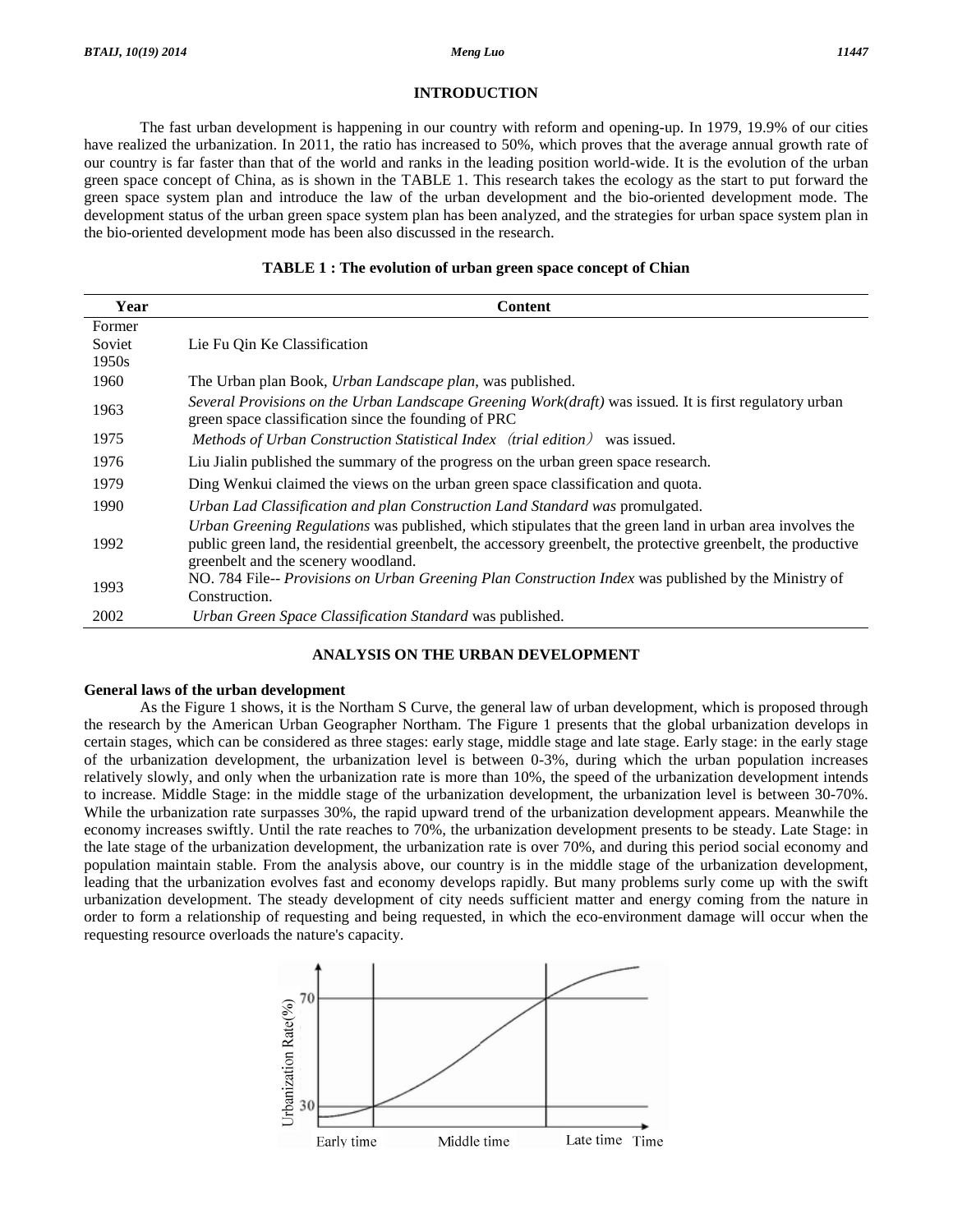### **Figure 1 : Northam S curve**

# **Trend of urban development**

With the rapid urban development of our country, our social economy changes significantly involving the enlargement of people's production and life, the expanded utilization of the land resources and the obvious expansion of the urban land. The construction of city and town, as the main part of the expansion of the urban land, is an important measure of urbanization. There are two characteristics of the expansion of the urban land:

(1) Being the crucial carrier and asset of our economic development, the urban construction land is under extensive expansion. With reform and opening-up, Chinaí<sup>s</sup> economy form transforms from the planned economy to <sup>a</sup> market one. The urban construction land increases year by year, especially the expansion of some major cities appears to be extensive. The cultivated field is mostly occupied for the urban enlargement and the land resources development. In order to suit for the urban development, it is necessary to develop the land rationally. But according to the survey, it is easy to change the cultivated field into the construction land, otherwise is quite difficult because the urban land is over expanded and keeps idle to some extent. The over exploitation of cultivated field and the inefficient utilization of land must cause the eco-environmental damage.

(2) The connotative adjustment of urban construction land is out of control. With the acceleration of urbanization, people move to the city constantly, thus various land s for life and production will be increase. The higher requirement to the inner-city land appears while the city develops. In recent years as people's living standard continues to improve and economy increases swiftly, however, infrastructure, public supporting facilities, urban green land, ecological land and other projects are not gained the marked improvement. The mix of the industrial land and the living space will lead the environmental pollution, which reduces the quality of life and effects the appearance of city.

From the analyses above, the acceleration of social economy and urbanization needs land resources. The development of society must guarantee the ecological balance, thus the urban green space plan becomes an important part of the urbanization plan. Finding the balance between production land and living space is the key to counterpoise the urban development and ecology. The specific way is to maintain the ecological land, landscape and other green land that people require while production land, road land and other lands are used to keep economy developing.

## **Problems in the urban green space system plan**

The urban green space system is the basis and main part of the urban ecological system. It is necessary to assure a certain proportion of urban space. The reasonable and perfect layout of the urban green space is indispensable to change into the environment-friendly city. The urban green space plan has drawn the attention of all levels of government. The green land, river, forest and other natural elements in the city have been being applied in the urban construction. The garden city building is also under doing. The urban green area increases year by year. Although the urban green space construction has made some progress, it is still many problems within: (1) The urban green space is occupied maliciously, leading that the total urban greening rate is hard to reach the required level. Previously the infrastructure and public sporting facilities of all kinds of cities are imperfect and have many shortages. When the city's social economy rises rapidly, these issues will be clear, which means that the demand of land increases sharply, but the central land of city cannot meet the demand and the existing buildings are difficult to adjust, thus the only solution is to occupy the green space. (2) The urban green space is designed freely and is without reasonable plan. The development of market economy and the change of land use regulation make the profit to be the most attractive power. Usually the lower greening rate is in the place with higher economy, and vice versa. It is common to plant in the crack. It means that the green space construction always stars after the design of city plan, which contributes that the plan lacks of overall consideration and the urban greening rate misses the requirement.

### **ECO-ORIENTED DEVELOPMENT MODE AND CONCEPT OF THE URBAN ECOLOGICAL GREENING**

#### **Eco-oriented development mode**

American scholar Honachefsky put forward the eco-oriented concept. He pointed out that considering the potential economic value of land before the eco-environment is major reason of the ruleless urban expansion of America and the eco environmental damage. To this issue, he brought forward the thought of ecological optimization emphasizing that regional ecological environment should be planned withe policy of land use. Honachefsky's thought of ecological optimization attracted the response of scholars worldwide. Moreover it guided the ecological optimization to the eco-oriented thought which means the regional development intends to change from the ecological protection to ecological utilization.

### **Urban ecological greening**

The urban ecological greening is to plan the urban green space with ecological principles and technology whose aim is to improve the urban ecological environment, create natural rest space and develop the steady green space. From the aspect of the urban green space, the layout and scale should make up the deficiency of urban landscape, and should give the function zone, ecological environment status, population state, construction layout and other conditions the comprehensive consideration in order to construct green space according to the requirements.

# **THE STRATEGIES FOR URBAN GREEN SPACE SYSTEM PLAN BASE ON THE BIO-ORIENTED DEVELOPMENT MODE**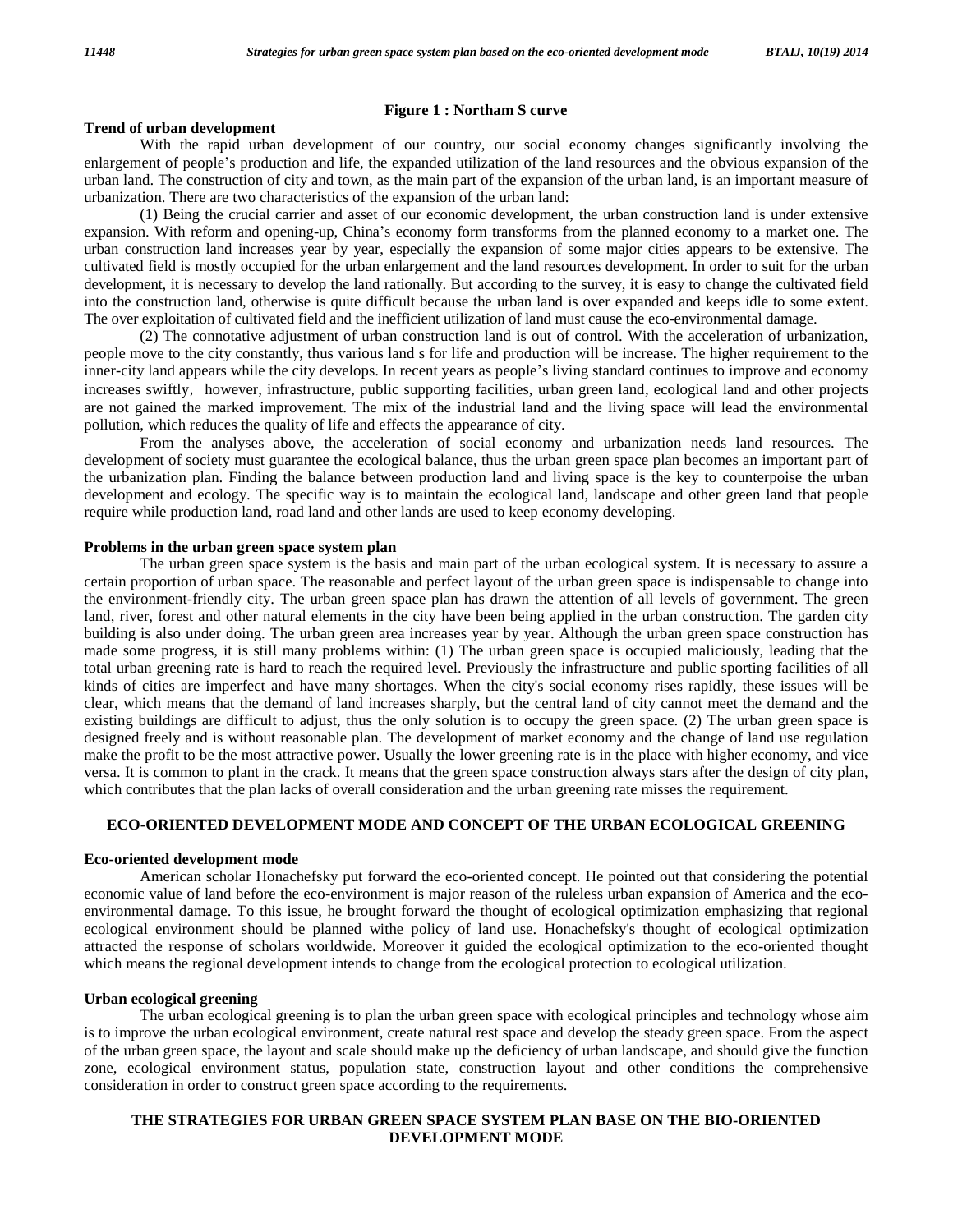# **Macro construction strategies of urban green space system in ecological city**

The macro construction strategies of urban green space system in ecological city start from three aspects, as is shown in the TABLE 2 which is detailed introduction below.

| TABLE 2 : Macro construction strategies of urban green space system in ecological city |  |
|----------------------------------------------------------------------------------------|--|
|                                                                                        |  |

| <b>Direction</b> |                                                   | <b>Content</b>                                                                                                                                                                                                                                                                                                                                                                                        |  |  |
|------------------|---------------------------------------------------|-------------------------------------------------------------------------------------------------------------------------------------------------------------------------------------------------------------------------------------------------------------------------------------------------------------------------------------------------------------------------------------------------------|--|--|
| Direction 1      | Integration of<br>Urban and Rural<br>Greening     | The integration of urban and rural greening is to consider the greening construction of<br>city and country together. In fact it integrate the greening construction of urban, suburban<br>and planning area. In addition introducing the forest into city belongs to the integration<br>of urban and rural greening. The forest-like city is helpful to improve the urban<br>ecological environment. |  |  |
|                  | Park Trend of<br><b>Urban Greening</b>            | The park trend of urban greening is mainly about to increase the greening area for<br>building large, dense and joint parks.                                                                                                                                                                                                                                                                          |  |  |
| Direction 2      | Green Space<br>Design<br>Humanization             | The green space design humanization means to consider the ability o participatory,<br>interventional and ornamental ability of green space in the urban green space design. It is<br>required to provide the residents with natural environment and meet the need of people's<br>living.                                                                                                              |  |  |
|                  | Three-dimensional<br>Greening Form                | Three-dimensional greening form inquires the reasonable and efficient use of limited<br>land resources to realize the multi-level and multi=structure greening and the<br>combination of various plants, and to increase the sort of green plants and to improve the<br>greening quality.                                                                                                             |  |  |
| Direction 3      | Construction of<br>Multi-type<br>Corridors        | The corridor can protect the biodiversity and play a role like a windward passage. Urban<br>plant road is one important form of the corridors.                                                                                                                                                                                                                                                        |  |  |
|                  | Wetland<br>Conservation,<br><b>Water Resource</b> | The wetland has high ecological value and powerful material production capacity, which<br>is should keep integrate in the urbanization construction. Meanwhile the water resource<br>is the source of residents' living. It is crucial for urban green space system to retain the<br>water resource clear.                                                                                            |  |  |

# **Development strategies of urban green spatial framework under ecological service function**

Eight Ecological Service Functions that play important role in the residents' living environment, including gas regulation, climate regulation, interference regulation, soil and land conservation, disaster avoidance, recreation and culture, are chosen as main ecological service functions of urban green space by summarizing and analyzing the research on of direction urban green space plan of relevant scholars. This research involves gas regulation, climate regulation, disaster avoidance to discuss the ecological service functions.

# **Gas regulation**

The atmospheric pollutants include carbon dioxide, carbon monoxide, sulfur compounds, dust, radioactive substances, etc. The plant can remove the atmospheric pollutants by photosynthesis and synergy. Its purifying effect is relevant to the scale of urban green space, plant species and the structure of greening. Generally, the more levels of urban greening, the better purifying effect. They are the environmental benefits of different green space structures in TABLE 4. The atmospheric diffusion is mainly effected by the wind. That is to say the wind direction determines atmospheric diffusion direction and the wind speed decides its level. However the vegetation cover can obstruct the wind to some extent, and reduce the wind speed while purifies the air. That is how the vegetation cover works on the the purifying effect. Which proves that the purifying effect will be unchanged if the green space increase to some extent. It means that the purifying effect of multiple small green spaces is better than that of the large green space with the same area. That is why to take the factor above into consideration completely when the urban green space system is being designed shown as Figure 2 and Figure 3.

| <b>TABLE 4 : Environmental benefits of different green space structures</b> |                                                              |                                             |                                                 |                                          |                           |  |
|-----------------------------------------------------------------------------|--------------------------------------------------------------|---------------------------------------------|-------------------------------------------------|------------------------------------------|---------------------------|--|
|                                                                             | <b>Three Dimensional</b><br>of Per Unit Area<br>$(m^3/hm^2)$ | Annual Environmental Benefits $(t/\alpha)$  |                                                 |                                          |                           |  |
| <b>Green Space</b><br><b>Structure</b>                                      |                                                              | Yielding<br><b>Capacity of</b><br><b>O2</b> | <b>Absorbing</b><br>Capacity of CO <sub>2</sub> | Absorbing<br>Capacity of SO <sub>2</sub> | Dust-<br><b>Retention</b> |  |
| Arbor-shrub-grass<br>Multiple layer Green<br>Space                          | 79128                                                        | 214.4                                       | 295.9                                           | 0.24                                     | 87.0                      |  |
| Mixed Arbor Forest                                                          | 72357                                                        | 196.1                                       | 70.6                                            | 0.22                                     | 79.0.                     |  |
| <b>Grass Shrubbery</b><br>Forest                                            | 11480                                                        | 31.1                                        | 42.9                                            | 0.03                                     | 12.6                      |  |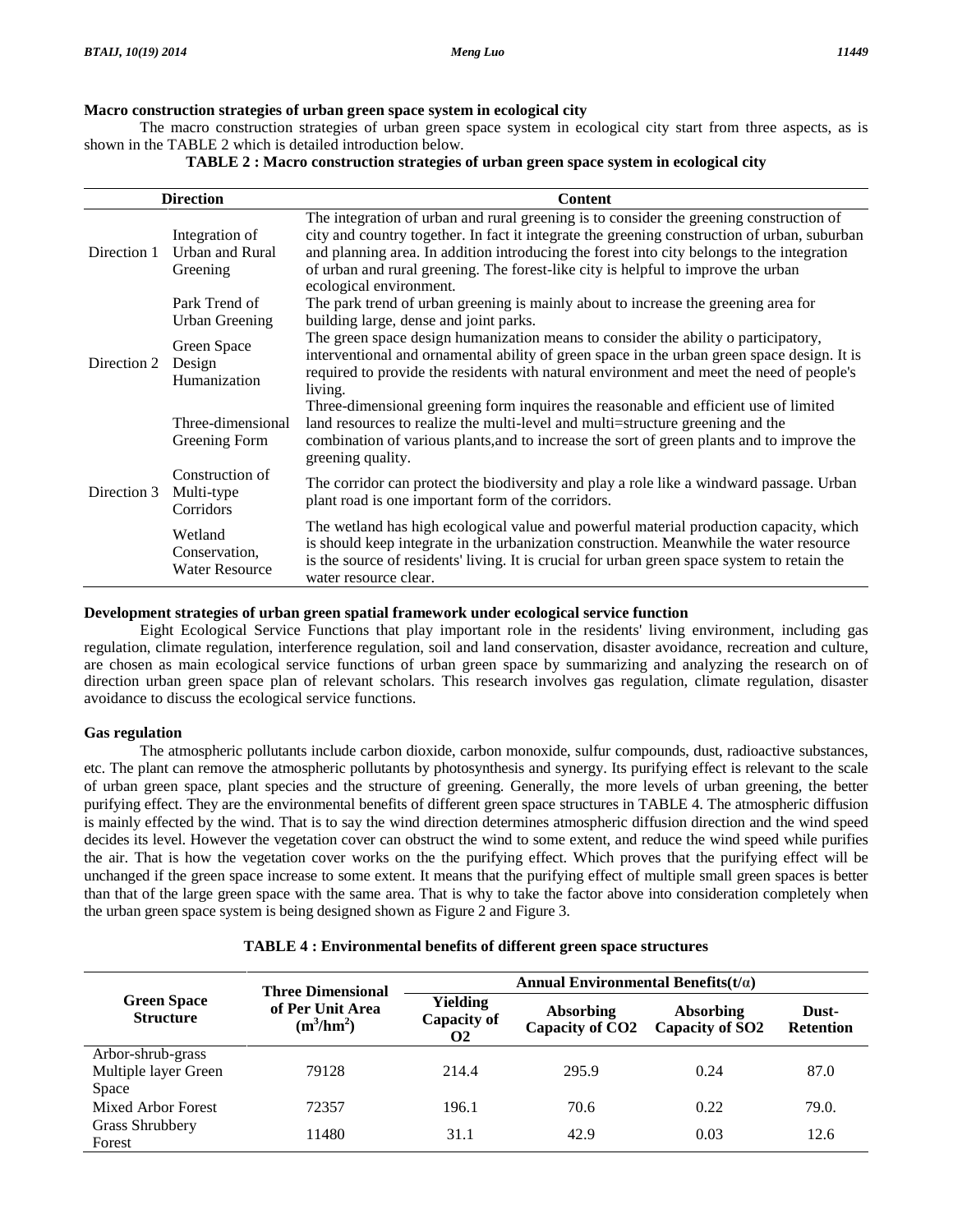| Ground Cover               | 2000  | 5.4    | 7.5   | 0.006 | 2.2  |
|----------------------------|-------|--------|-------|-------|------|
| <b>Plant Nursery</b>       | 3560  | 9.6    | 13.3  | 0.011 | 3.9  |
| Garden-like Green<br>Space | 52036 | 141.00 | 194.6 | 0.16  | 57.2 |
| Road Green Space           | 4946  | 13.4   | 18.5  | 0.015 | 5.4  |
|                            |       |        |       |       |      |



**Figure 2 : Space schematic figure**



**Figure 3 : Curve linear relationship figure**

# **Biodiversity**

The urban green space not only meets the demand of resident comfortable living environment, but also maintains the diversity of animal and plant and their healthy growth. Only in this way the ecological balance can keep. In order to retain the biodiversity, the knowledge of landscape ecology must be introduced. Landscape diversity is one kind of landscape ecology. It includes patch diversity, type diversity and pattern diversity. The patch is the gathering place of biological species, whose area is related to the number of biological species. As is shown in the Figure 4, it is the relationship between landscape diversity and biodiversity. From the table below, their relationship is not a simple liner relationship, but is normally distributed, whose reason is that various biological species need different patches. Therefore deciding the appropriate patch<br>size is necessary in green space system plan to meet the demand of the growth of multiple biolog size is necessary in green space system plan to meet the demand of the growth of multiple biological species. In the process of biological species' growth, the kinds and amounts in the edge of patch are more than those in the center of patch. Different species inquire patches with different width. That leads us to think about proper size of patc and life in green space plan, thereby letting the living creature grow and breed.



**Figure 4 : Relationship between landscape diversity and species diversity**